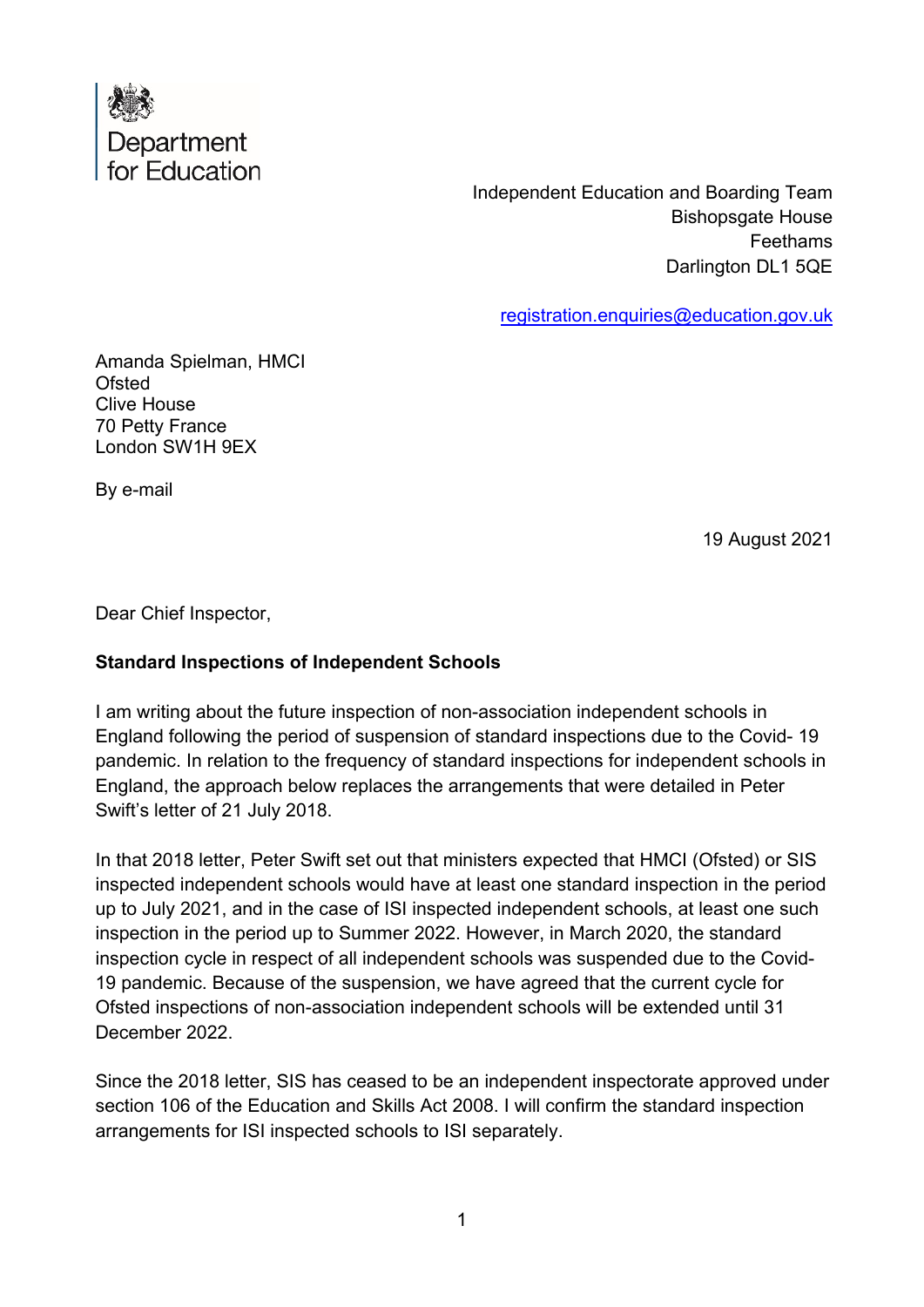## Standard inspections of non-association independent schools

HMCI (Ofsted) resumed standard inspections of some non-association independent schools in May 2021. Those inspections are being carried out as part of the current cycle. HMCI (Ofsted) expects to be able to commence a new cycle of regular standard inspections from 1 January 2023. The Department for Education will write to confirm arrangements for that new cycle closer to the time.

I write to confirm the following:

• I am content that HMCI (Ofsted) resumed standard inspections of non-association independent schools in the current cycle on 4 May 2021.

I note that, in the first part of the summer term 2021 those inspections focussed on schools where the Department for Education or Ofsted had concerns. From the second part of the summer term 2021 (after half term) HMCI (Ofsted) conducted routine standard inspections of schools that were due an inspection in the current cycle. It is our common intention that:

- a. A standard inspection of an independent school will consist of an inspection against all the independent school standards that apply to the school, and any applicable requirements of the Early Years Foundation Stage. Furthermore, standard inspections by HMCI (Ofsted) should be carried out under Ofsted's Education Inspection Framework (EIF) and the Non-Association Schools Inspection **Handbook**
- b. Any non-association independent school that was due to receive a standard inspection before 31 July 2021 will be inspected before the end of the current extended cycle i.e. before 31 December 2022.
- c. Where any non-association independent school is judged "inadequate" or "requires improvement" at a standard inspection on or after 4 May 2021 ("the first standard inspection") there will normally be a second standard inspection of that school within two academic years following the date of the first standard inspection. Such further standard inspections may be part of the current cycle or the next cycle.
- d. Where inspectors identify safeguarding concerns or serious noncompliance with any of the independent school standards or of the EYFS at an emergency inspection it may be appropriate for Ofsted to carry out a standard inspection of that school earlier than planned. Ofsted will inform the Department for Education where it considers